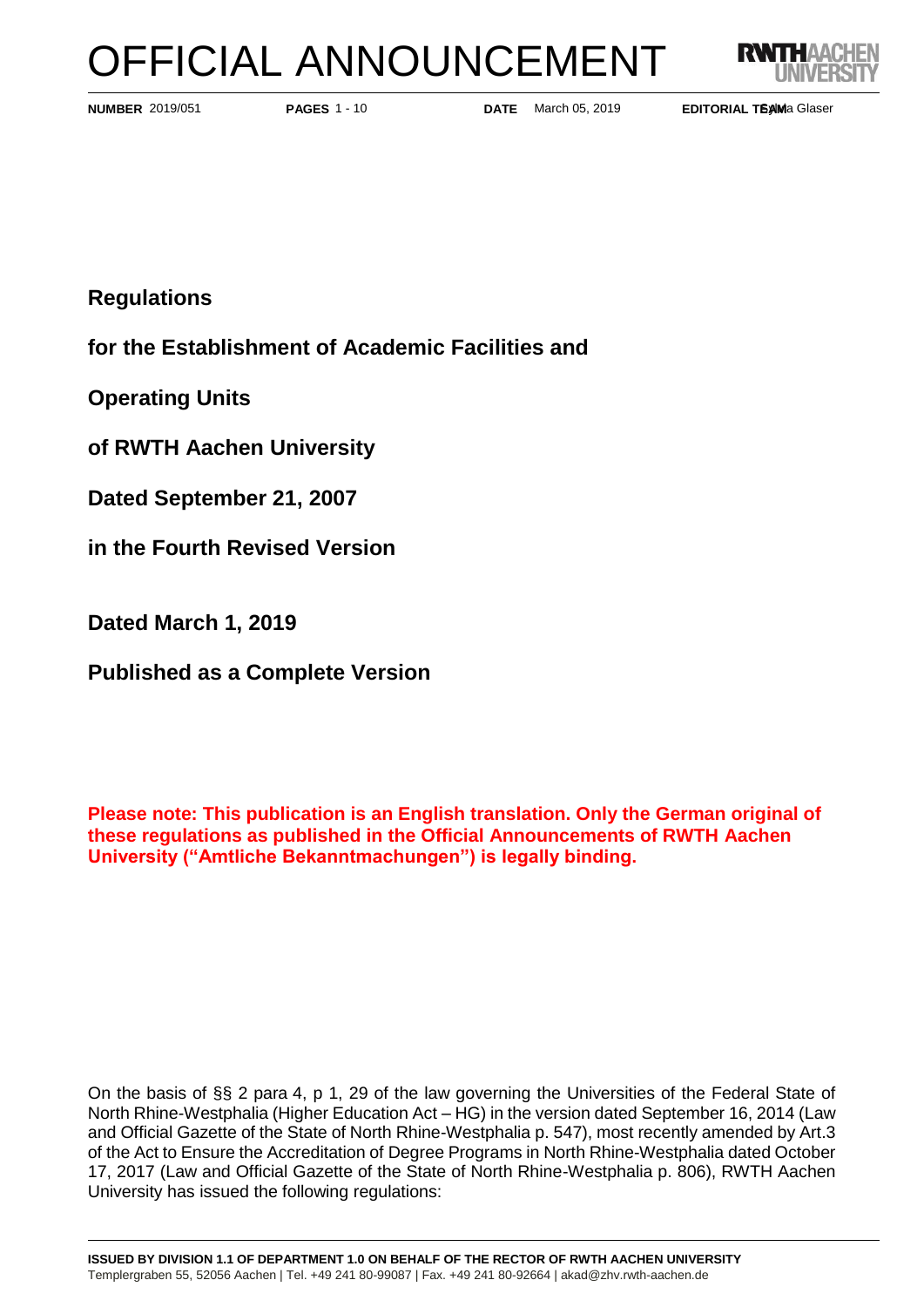# **Outline**

## **Section 1 General Regulations on Central Academic Facilities**

- § 1 Central Academic Facilities
- § 2 Establishment, Modification and Abolition of Central Academic Facilities
- § 3 Equipment of the Central Academic Facility
- § 4 Board of the Central Academic Facility
- § 5 Management

## **Section 2 General Regulations on Central Operating Units**

- § 6 Central Operating Unit
- § 7 Establishment, Modification and Abolition of Central Operating Units

## **Section 3 General Regulations on Academic Facilities and Operating Units of the Faculties**

- § 8 Academic Facilities of the Faculties
- § 9 Operating Units of the Faculties

# **Section 4 Special Regulations**

- § 10 University Library
- § 11 IT Center
- § 12 University Sports Center
- § 13 Central Facility for Electron Microscopy
- § 13 a Language Center
- § 14 Center for Learning and Teaching Services
- § 15 Teacher Training Center LBZ
- § 16 Final Provisions and Entry Into Force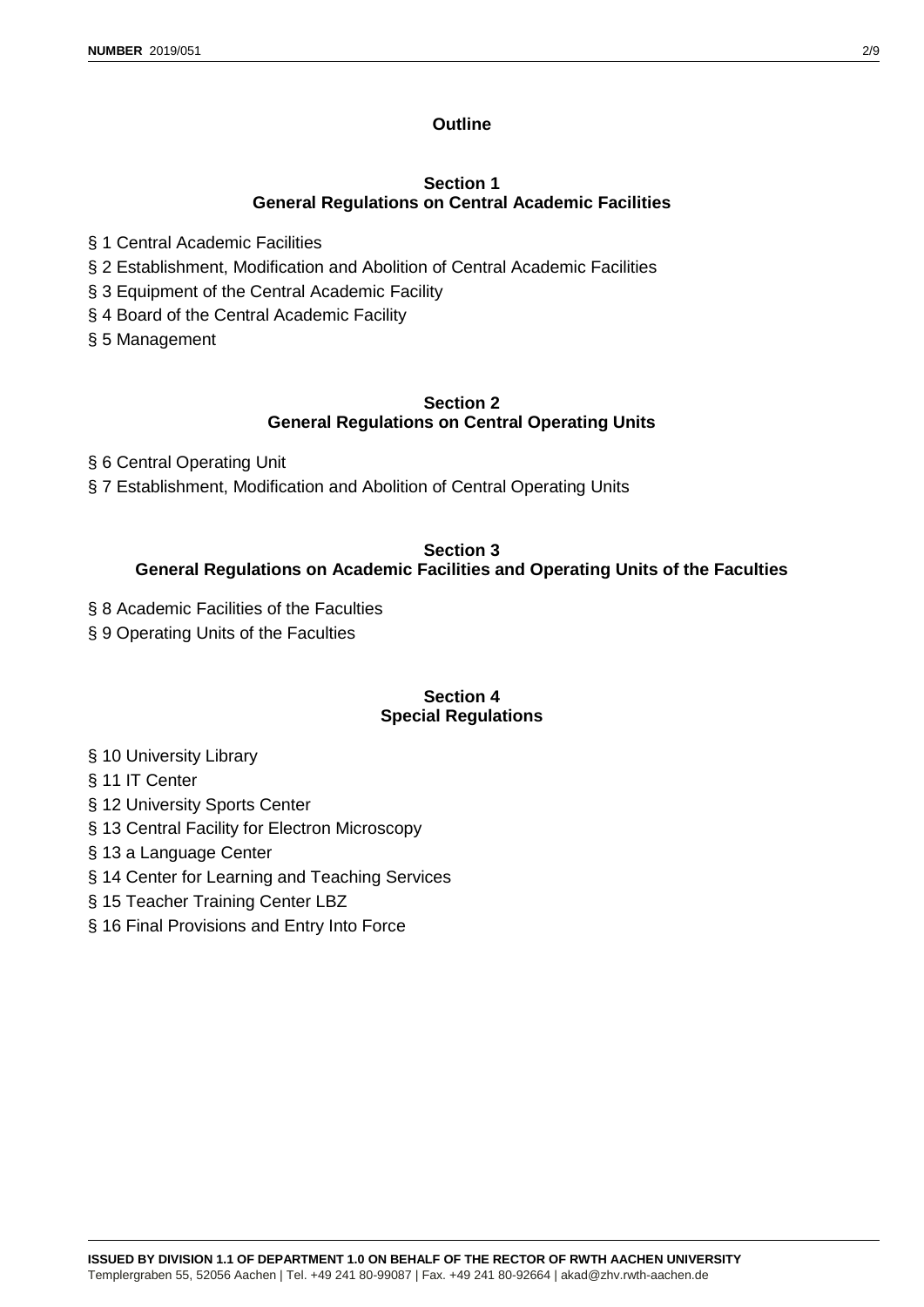# **Section 1 General Regulations on Central Academic Facilities**

## **§ 1 Central Academic Facilities**

Central academic facilities may be formed under the responsibility of the Rectorate insofar and as long as the fulfillment of their tasks in research and teaching serves the entire University or several faculties and an assignment to one or more faculties is not appropriate.

#### **§ 2 Establishment, Modification and Abolition of Central Academic Facilities**

- (1) The Rectorate decides on the establishment, modification, and abolition of central academic facilities as well as on their management after hearing the faculties' opinions.
- (2*)* Together with the application for the establishment or modification of a central academic facility, the responsible faculty shall submit a description of the its tasks and responsibilities. The tasks of the University professors involved in it (in accordance with § 35 HG) in research and teaching its planned organization,resoures and equipment are to be presented. If organizational subdivisions of the central academic facility are envisaged, these must be listed in the application. The tasks of academic facilities shall be determined at the time of their establishment.
- (3) The documents according to paragraph 2 must contain statements and agreements according to § 3 (3), if applicable, as well as declarations of consent of the University professors to be involved in the central academic facility.
- (4) The application of a University professor pursuant to section 35 HG to leave a central academic facility shall be submitted to the Rectorate as an amendment request pursuant to subsection 1.

# **§ 3 Equipment of the Central Academic Facility**

(1) The Rectorate shall allocate or assign staff positions, funds, and rooms to the central academic facilities so that its tasks pursuant to § 2 (2) can be fulfilled. The allocation defines areas of responsibility of the involved University professors in accordance with § 35 HG. These arrangements are intended to ensure that these University professors can fulfill their duties in research and teaching; the scope of the arrangements is determined by the appointment commitments pursuant to Section 37 (3) HG. For the staff positions, funds and rooms allocated to them by the executive board of the central academic facility, the individual University professors shall decide on the deployment of the staff and the use of the funds and rooms. Where appropriate, this takes place in accordance with an agreement pursuant to paragraph 2. For the staff positions assigned to them, the individual University professors decide on the selection of employees to be hired. The same applies to the personnel positions assigned to them by the Rectorate.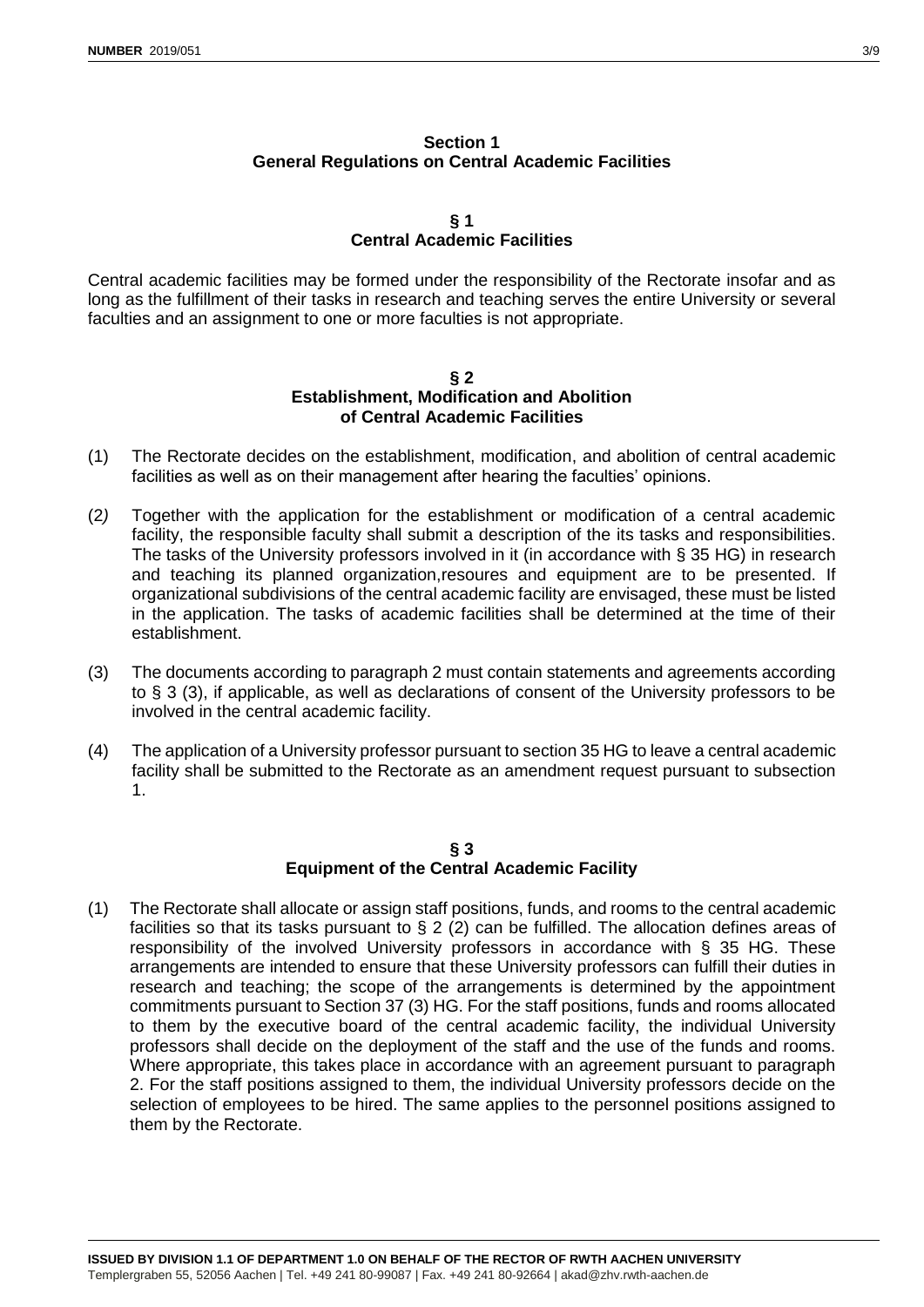- (2) The use of staff positions, funds and rooms made available by contributions from third parties shall be decided within the central academic facility by the person to whom these funds have been granted, within the framework of the respective conditions of granting.
- (3) An agreement may be concluded between all the University teachers working at the central academic facility in accordance with § 35 HG on the principles of organization and distribution of funds and on the establishment, maintenance, and use of joint facilities. The agreement shall be brought to the attention of the board of the central academic facility and the Rectorate. If the Rectorate considers an agreement brought to their attention to be unlawful, they shall immediately work towards its amendment. In the event of a significant change in the conditions under which the agreement was concluded, the Rector may request the management of a central academic facility to work towards an adjustment of the agreement. The board of directors of the central academic facility shall be bound by the agreement in its resolutions and decisions and the management shall be bound by the agreement in conducting the business of the central academic facility.

#### **§ 4 Board of the Central Academic Facility**

- (1) The management of each of the central academic facilities shall be the responsibility of an Executive Board.
- (2) The Executive Board of the central academic facility shall include full-time University professors.

# **§ 5 Management**

- (1) The Executive Board shall elect from among its members a University professor pursuant to  $\S$ 35 HG for a term of two years, in exceptional cases for one year, as managing director. Reelection is permitted, removal from this position is excluded. The managing director is represented by one or more University teachers of the central academic facility in accordance with the decisions of the Executive Board.
- (2) The managing director of the central academic facility shall have the following duties in particular:
	- 1. They represent the central academic facility vis-à-vis the Rectorate and the other University bodies,
	- 2. They chair the meetings of the Executive Board of the central academic facility,
	- 3. They shall conduct the business of the central academic facility within the framework of the resolutions of the Board of the central academic facility and the agreement (§ 3 para. 3),
	- 4. In the event of a substantial change in the conditions under which an agreement (§ 3 par. 3) was concluded, they shall work towards an adjustment under supplementation.
- (3) The managing director is obliged to provide information and to be accountable to the members of the Executive Board.
- (4) If for an interim period no University professor belongs to a central academic facility, the Rectorate shall elect a University professor who works full-time at RWTH Aachen University as head for this period. They are a member of the Executive Board as a University teacher. Their term of office shall not exceed two years. Re-election to the Board is possible twice.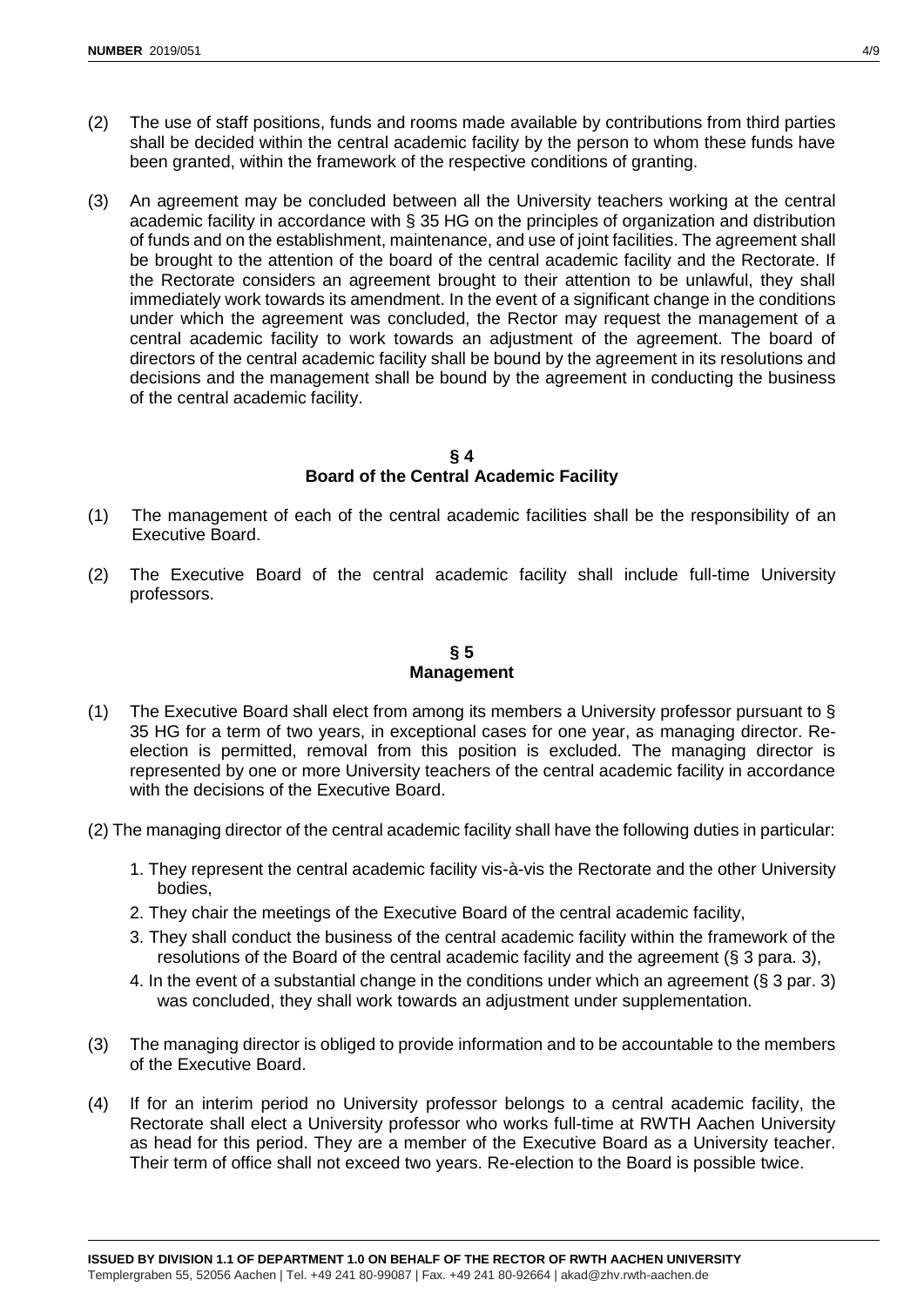# **Section 2 General Regulations on Central Operating Units**

#### **§ 6 Central Operating Unit**

For services, especially in the areas of media, information, and communication management and technology, for which personnel and material resources are provided on a permanent basis on a larger scale, the Rectorate may establish central operating units to the extent that this is appropriate.

#### **§ 7 Establishment, Modification and Abolition of Central Operating Units**

- (1) The Rectorate shall decide on the establishment, modification and abolition of central operating units after hearing the opinions of the faculties involved.
- (2) The tasks of the central operating unit shall be determined at the time of its establishment.
- (3) The management and administration of a central operating unit shall be regulated by the Rectorate.
- (4) The central operating units shall decide on the use of the staff positions, funds and rooms allocated to them by the Rectorate.

# **Section 3 General Regulations on Academic Facilities and Operating Units of the Faculties**

#### **§ 8 Academic Facilities of the Faculties**

- (1) The Rectorate shall decide on the establishment, modification, and abolition of academic facilities of the faculties, taking into account the applications submitted and in agreement with the faculties involved.
- (2) Section 2 (2-4), (3), (4) and (5) for central academic facilities shall apply accordingly, with the exception that the Dean's Office takes on the tasks of the Rectorate and the Dean takes on the tasks of the Rector.

#### **§ 9 Operating Units of the Faculties**

- (1) For academic or technical services that support the fulfillment of the tasks in research and teaching within a faculty, operational units may be formed under the responsibility of the faculty, insofar and as long as personnel positions, funds and rooms have to be permanently provided for this purpose on a larger scale.
- (2) If an operating unit is to provide services to more than one faculty, it may be established as a joint operating unit of such faculties or converted into such a unit. In this regard, the faculty responsible for the operating unit and the nature of the other faculties' participation shall be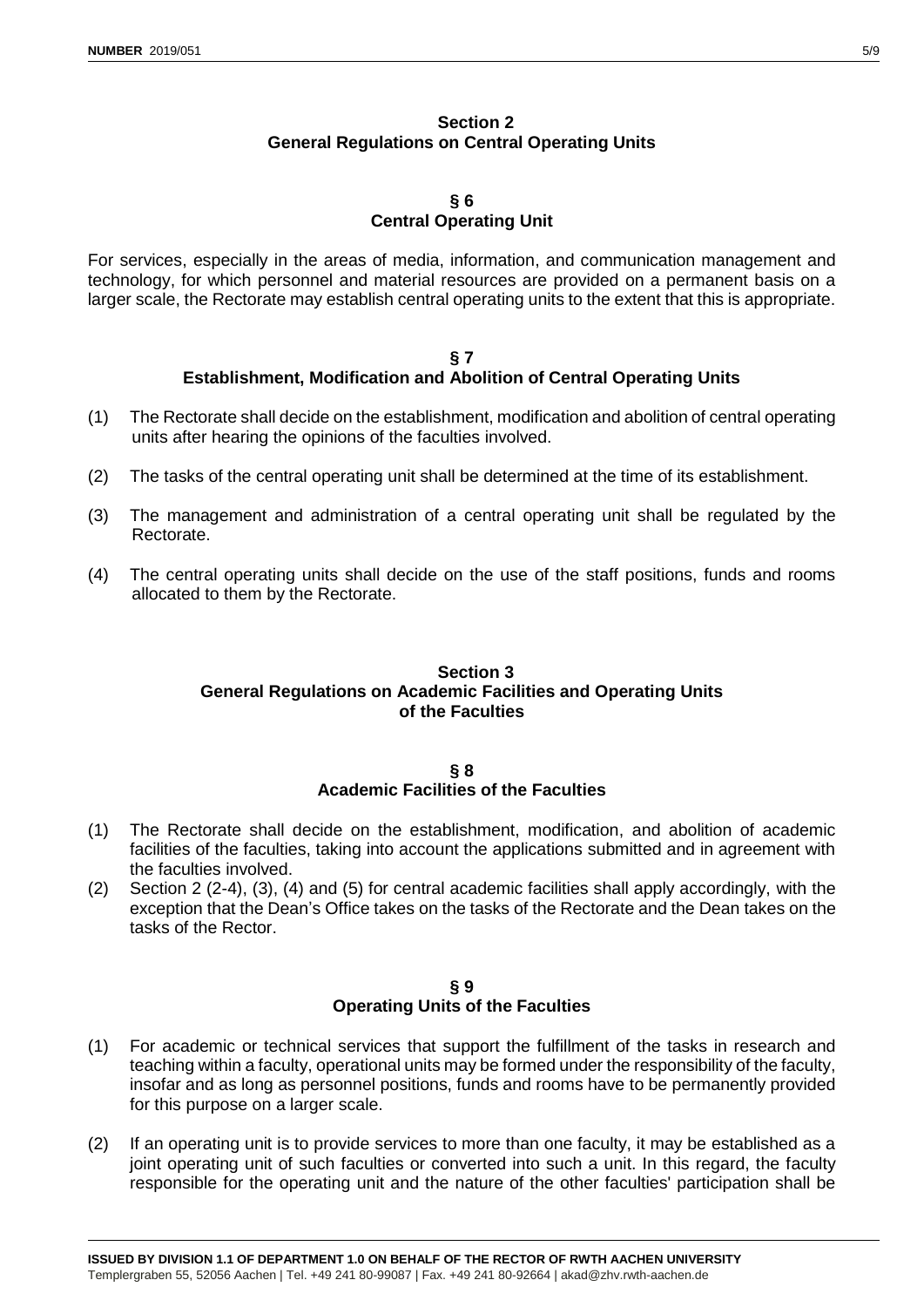determined by agreement between the faculties concerned. Joint operating units may also be established as or converted into central operating units.

- (3) The tasks of the operating units shall be determined at the time of their establishment.
- (4) The management and administration of an operating unit shall be regulated by the responsible Dean's Office.
- (5) The operating units shall decide on the use of staff positions, funds, and rooms allocated to them by the Dean's Offices.
- (6) The Dean's Office shall decide on the establishment, modification, and abolition of operating units of a faculty after hearing the opinions of the faculty council.
- (7) The Rectorate shall decide on the establishment, modification, and abolition of joint operating units of several faculties after hearing the faculties involved.

# **Section 4 Special Regulations**

## **§ 10 University Library**

- (1) The University Library is the central operating unit of the University for the supply of literature and information. It includes the entire stock of literature available for the fulfillment of its tasks in the central and the specialized libraries. Its mission is to provide and communicate literature and information and to advise and assist in the use of literature and information resources.
- (2) The University Library shall be managed in accordance with uniform library principles by a fulltime director who must be qualified as a senior librarian or possess a comparable qualification. The director is appointed by the Rectorate and is the supervisor of all employees assigned to the University Library. The director is responsible for the basic supervision of all libraries belonging to the University. Suggestions from faculties and institutions should be considered in the selection of literature and information sources.
- (3) The University Library cooperates regionally and supraregionally with comparable institutions for the purpose of fulfilling its tasks.
- (4) In order to advise the management of the University Library in matters of principle, the Rectorate shall establish a steering group consisting of authoritative users as well as persons closely related to the subject matter. The number of members should not exceed 8. The representatives of the groups pursuant to Section 11 (1) HG may propose suitable candidates.

## **§ 11 IT Center**

- (1) The IT Center is a central operating unit. It is responsible in particular for
	- 1. the planning, operation, and provision of central data, computing, visualization, and communications systems and the services based on them, as well as advice and support in their use,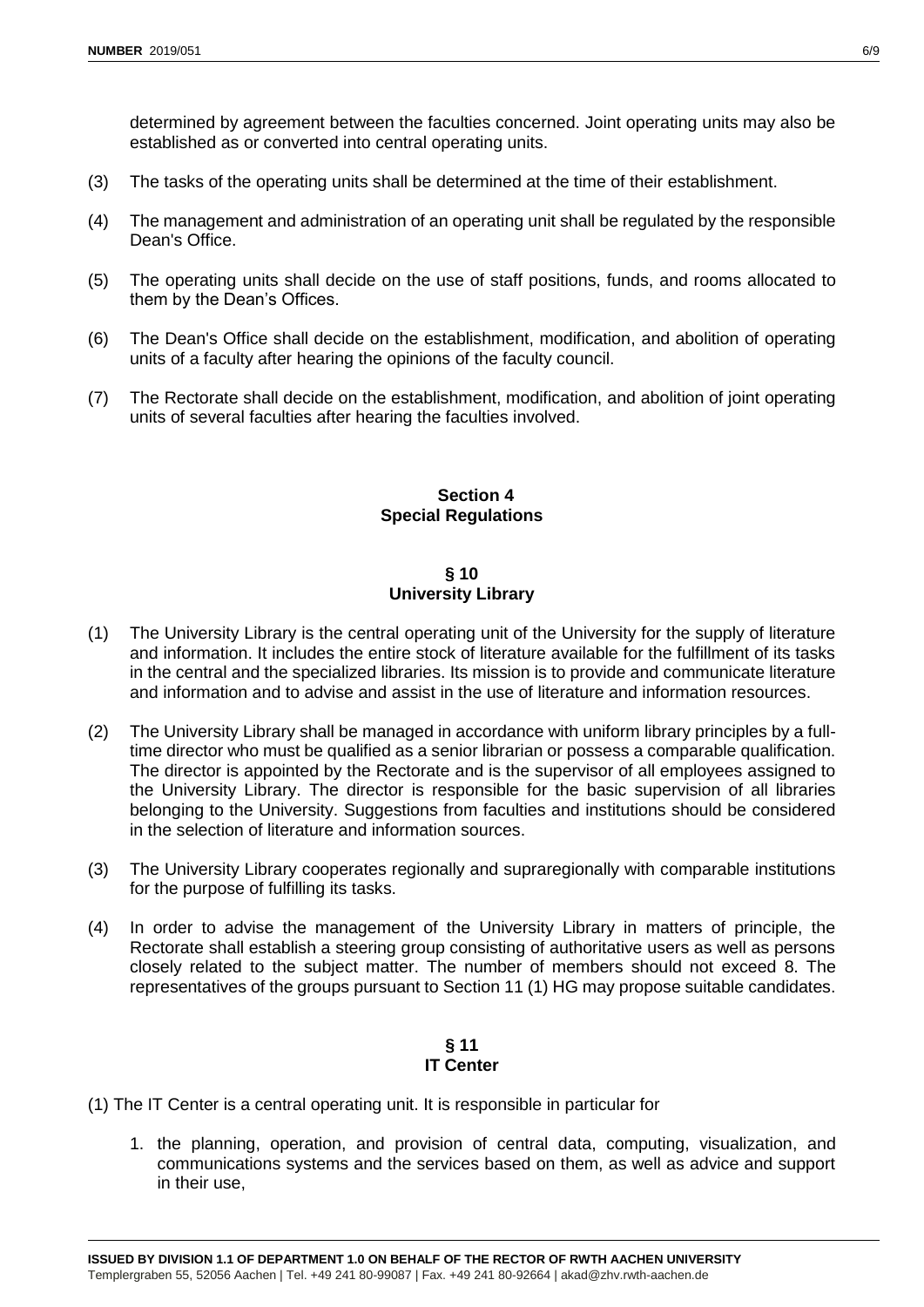- 2. the planning and operation of the University core network,
- 3. the development of concepts for cross-institutional information technology solutions.

The IT Center is headed by a full-time director who is appointed by the Rector.

- (3) The IT Center collaborates with comparable institutions regionally and supra-regionally for the purpose of fulfilling its tasks.
- (4) To advise the management of the IT Center on matters of principle, the Rectorate sets up a steering group consisting of authoritative users as well as persons closely related to the subject matter. The number of members should not exceed 8. The representatives of the groups pursuant to Section 11 (1) HG may propose suitable candidates.

**§ 12 University Sports Center**

- (1) The University Sports Center is a central operating unit. The tasks of University sports at RWTH are to provide a qualified range of sports and exercise activities.
- (2) Here, § 11 para. 2 applies for the management accordingly.
- (3) In order to advise the management of the University Sports Center in fundamental matters of University sports, the Rectorate appoints a steering group consisting of authoritative users as well as persons close to the subject. The number of members should not exceed 8. The representatives of the groups pursuant to Section 11 (1) HG may propose suitable candidates.

## **§ 13 Central Facility for Electron Microscopy**

- (1) The Community Electron Microscopy Laboratory is a central operating unit for microstructure imaging, microstructure analysis, and microanalysis with a focus on electron beam technology.
- (2) Here, § 11 para. 2 applies.
- (3) To advise the management of the Central Facility for Electron Microscopy on matters of principle, the Rectorate establishes a steering group consisting of authoritative users as well as persons close to the subject matter. The number of members should not exceed 8. The representatives of the groups pursuant to Section 11 (1) HG may propose suitable candidates.

## **§ 13 a Language Center**

- (1) The Language Center is a central operating unit for the language education of students and employees of RWTH Aachen University.
- (2) Here, § 11 para. 2 applies accordingly.
- (3) For the purpose of advising and guiding the management of the Language Center, the Rectorate shall establish an Advisory Board consisting of relevant users as well as relevant persons. The number of members should not exceed 10. Further details are regulated by the statutes of the Language Center.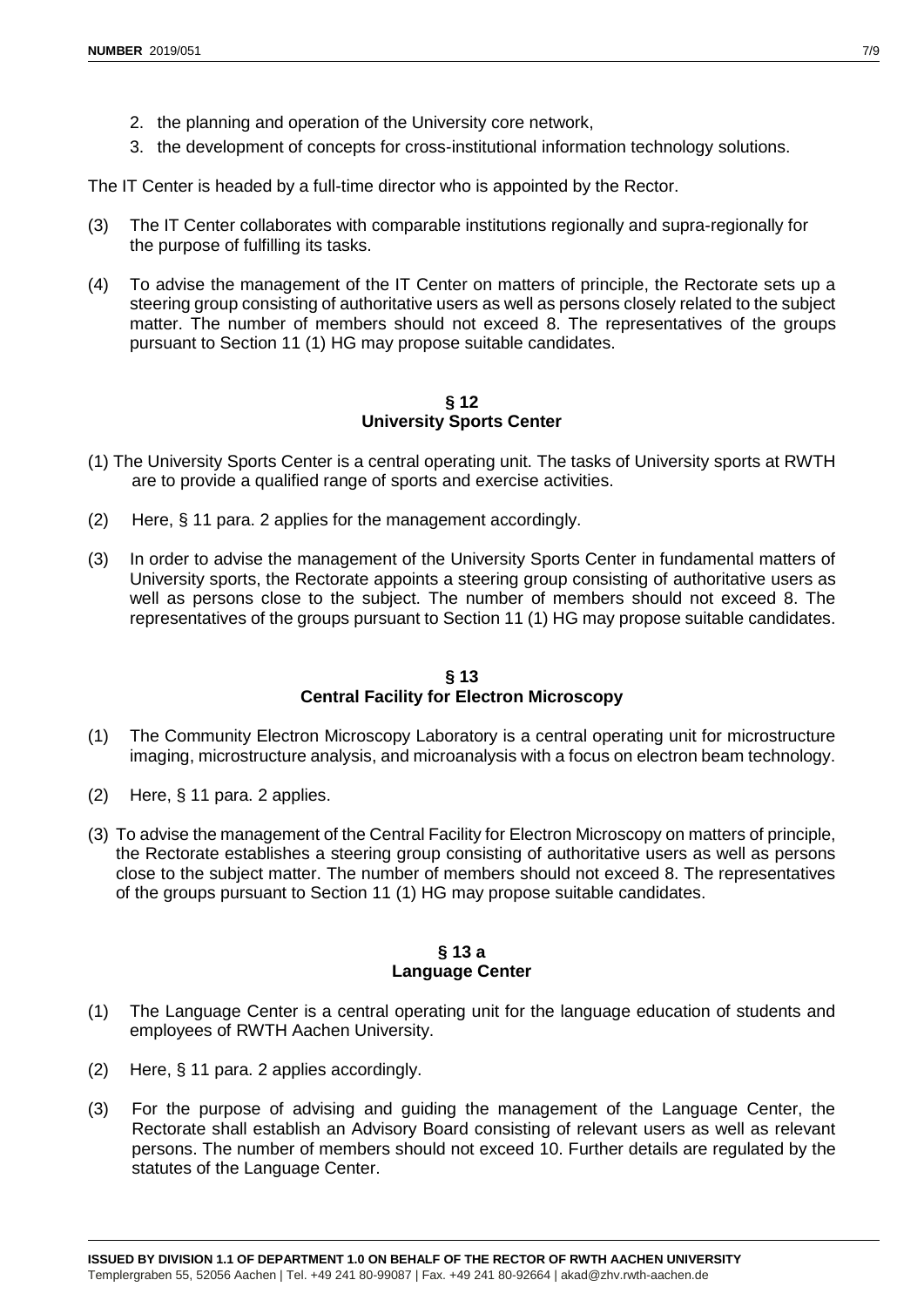- (1) The Center for Teaching and Learning Services is a centralized academic facility. Within the scope of its tasks, it fulfills the tasks of the requirement-oriented, subject-related, interdisciplinary and sustainable qualification of the teaching staff at RWTH in accordance with § 29 (1), p.2 HG and offers advisory and technical support for the use of blended learning in teaching and learning.
- (2) It has in particular the following tasks:
	- Systematic and continuous consulting, further education and qualification as well as networking of all teachers of RWTH in questions of teaching and learning;
	- Providing advice and support for lecturers on the preparation of teaching/learning materials and examination content in various media for the expansion of blended learning and the integration of new media into teaching at RWTH;
	- Engaging in further development of the teaching and learning platform and the evaluation of learning behaviors based on the use of the formats provided;
	- Developing and providing concepts for future teaching/learning and assessment processes and continuing education offerings;
	- Operationalizing the findings of teaching and learning research in a needs-oriented and subject-specific manner and integrating them accordingly into the offerings of the Center for Teaching and Learning Services;
	- Coordination of the Aachen Mentoring Model.
- (3) An Executive Board shall be appointed for the management.
- (4) To advise the management of the Center for Teaching and Learning Services, the Rectorate appoints an advisory board consisting of relevant users or their representatives as well as relevant persons from the faculties and the student body. The number of members is eight. The representatives of the groups pursuant to Section 11 (1) HG may propose suitable candidates.

#### **§ 15 Teacher Training Center**

- (1) The Teacher Training Center is a central academic facility. The central task of the Teacher Education Center is to ensure and further develop a teacher training program that is both science-oriented and geared towards the respective professional field. In the areas of study and teaching as well as research, it works closely with the faculties that train teachers. In the case of inter-faculty issues arising as a result of changes in the legislation on teacher education, the Teacher Education Center, with its body of the Center Council, has a decisionmaking function in consultation with the faculties involved. In case of fundamental changes in the framework conditions of teacher training, consensual decisions of the Center Council and the participating faculties are required. Furthermore, the Teacher Training Center takes over supporting, coordinating and advising functions in teacher training in the area of practical phases at school, in faculty or interdisciplinary study elements, as well as for study organizational questions.
- (2) The bodies of the Teacher Training Center are the Executive Board and the Center Council.